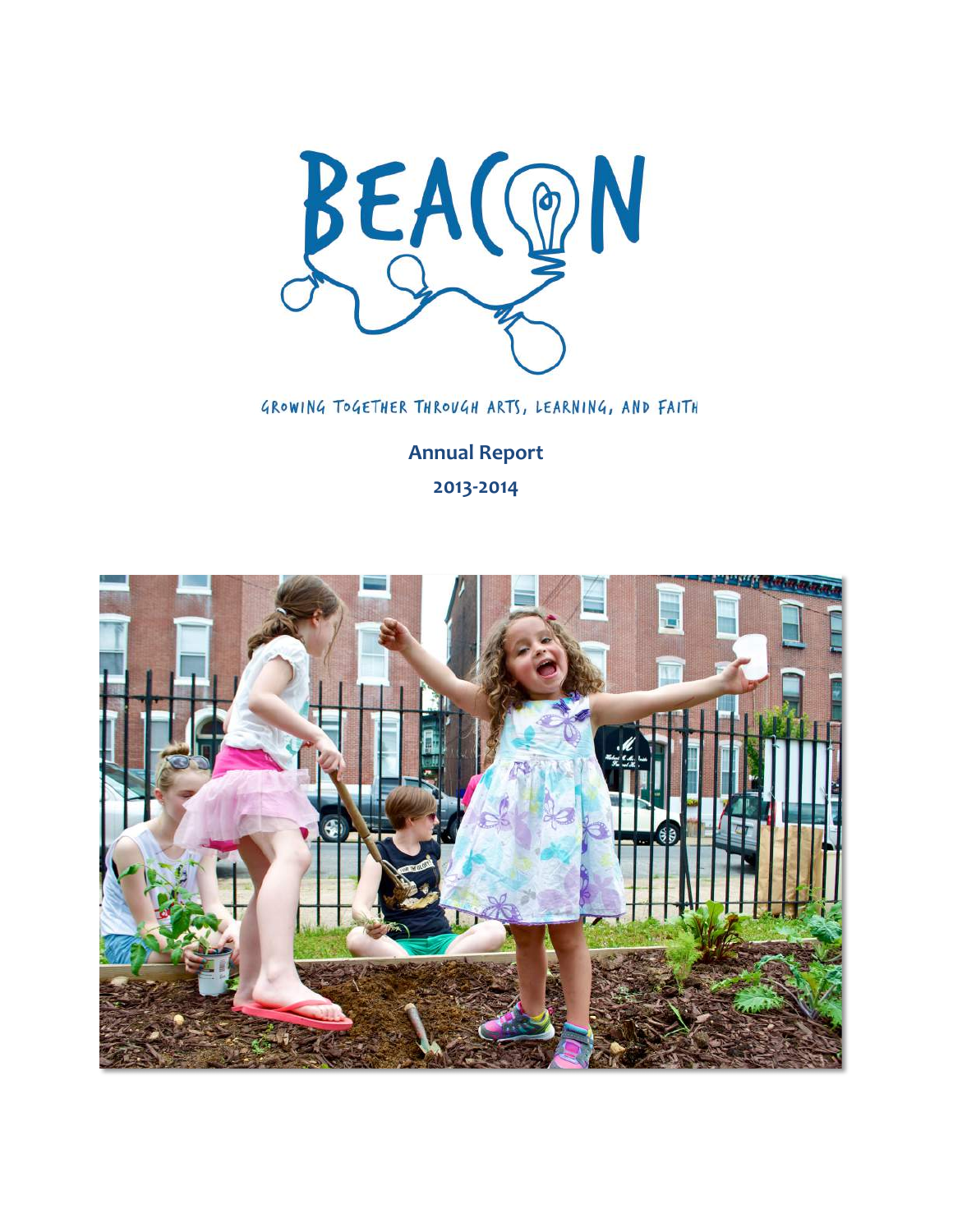### **Table of Contents**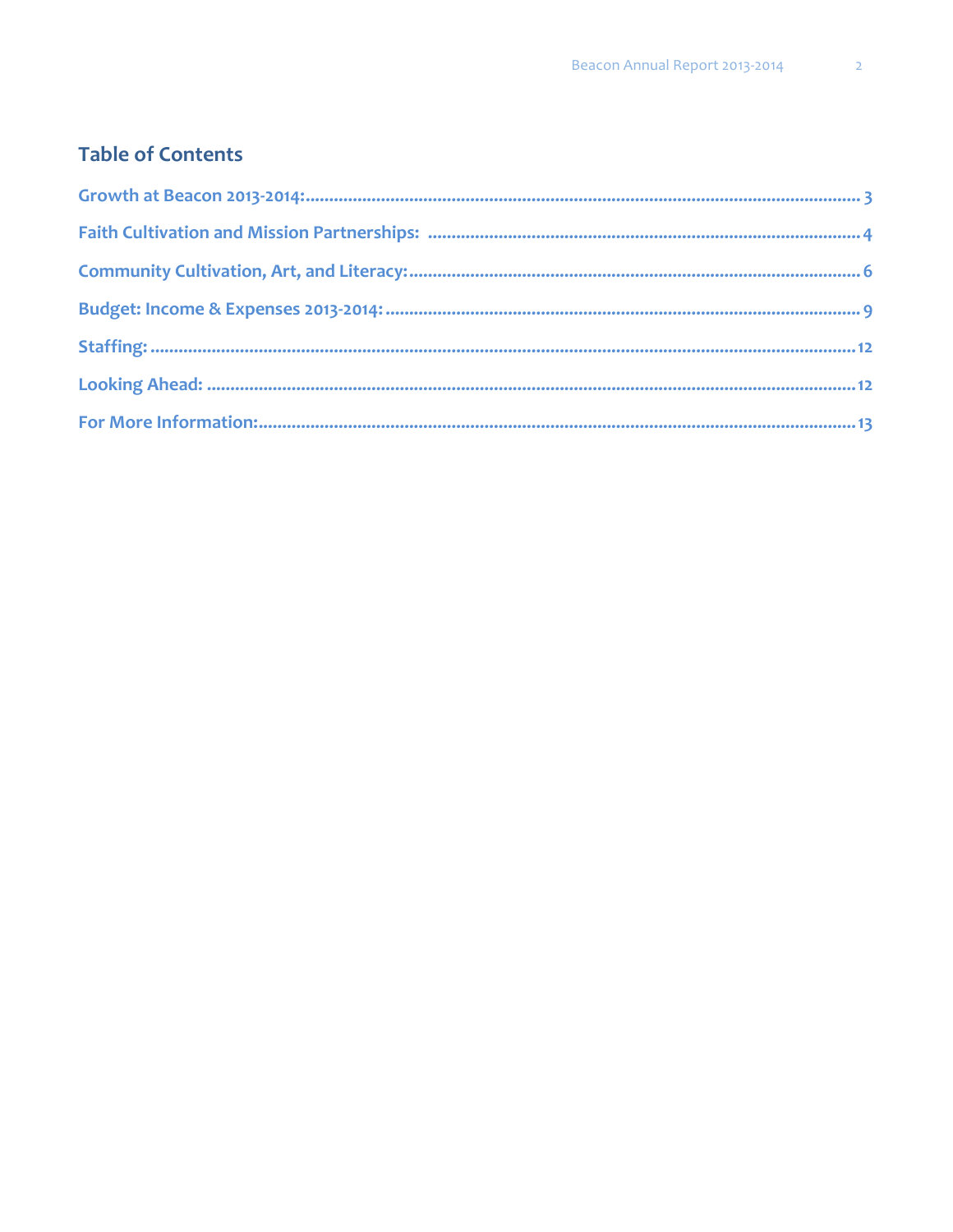### Growth at Beacon 2013-2014:

Beacon continues to grow as it lives out its mission to invite people of all ages to grow together through arts, learning, and faith. From October 2013 through September 2014, we successfully crowd-funded an art installation called the Lights on Cumberland Street Project, welcomed over 100 children and over 200 volunteers through our after school and summer programming, and partnered with the Pennsylvania Academy of Fine Arts, the Mural Arts Program, and Blackboard Labs. We began a monthly community dinner, moved our worship time to the evening, began to pilot the Mission Lab program as a creative resource to other churches, non-profits, and groups, offered Christian Education for the first time, and performed our first baptism. Our staff expanded to include a total of 4 interns; 2 for the academic year and 2 for the summer, and the community involved in Beacon grew in both numbers and investments of time, in-kind donations, financial support, and service.

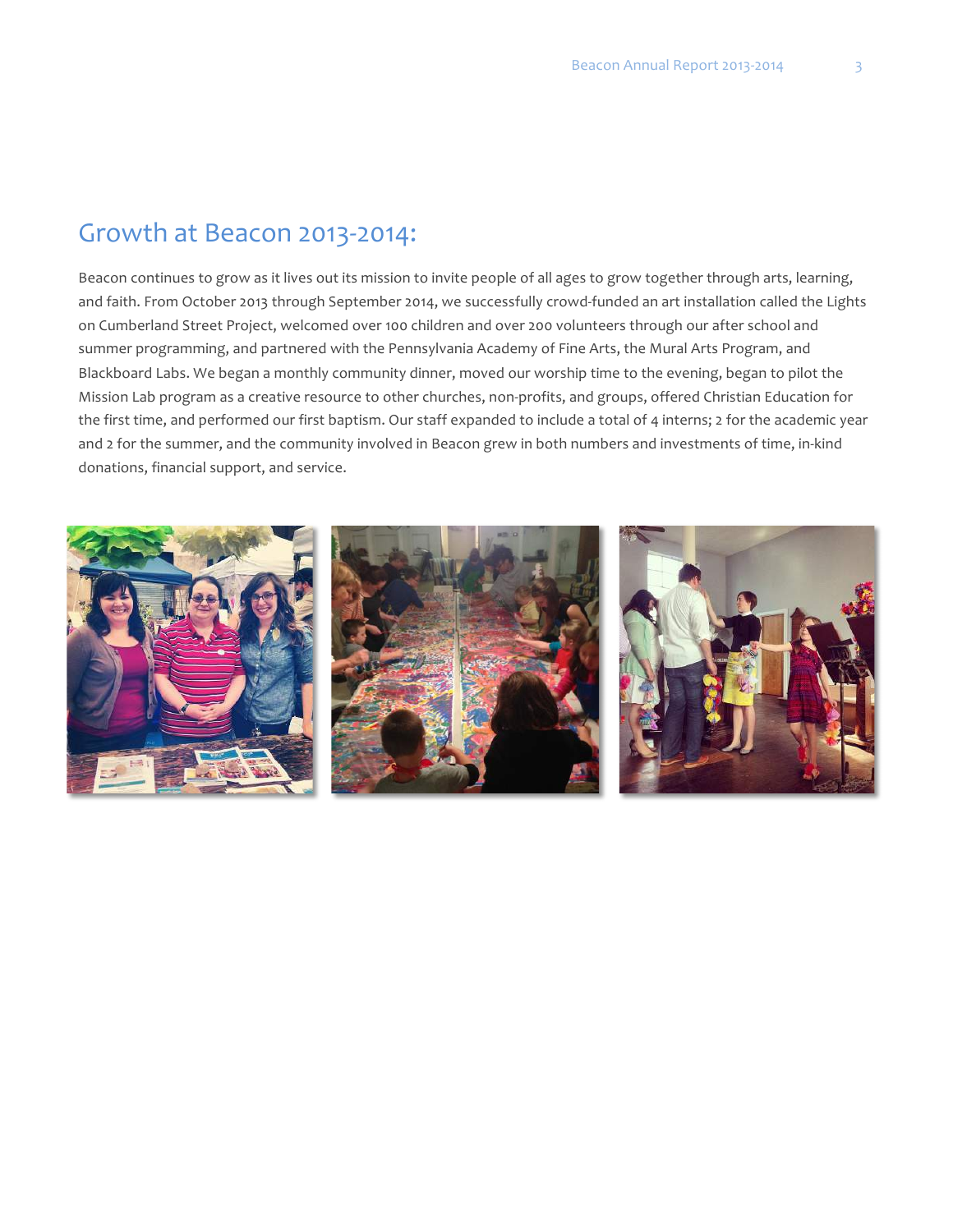# Faith Cultivation and Mission Partnerships:

In 2013-2014 we offered worship weekly on Sunday evenings at 5pm, with a community dinner on the first Sunday of every month, with great success. Our faith community remains somewhat transient, as is typical of faith communities in the 21<sup>st</sup> century, but a core group of adults and children have emerged, regularly participating in worship and offering hospitality through helping with meals and offering a wide welcome to newcomers. Over the summer of 2014 our average attendance grew from 20-25 to 25-35, and the folks who worship together on Sunday continue to represent the beautiful diversity of demographics found in our neighborhood. To create an inviting and collaborative worship experience, we welcomed the



incredibly talented music and worship leader, Taylor Telford, a student at Princeton Theological Seminary. Her skilled way of empowering others to sing and sing wholeheartedly has greatly deepened participation in and resonance of worship. She enriches our worship visioning and approach with a unique blend of musicianship and rigorous theological thinking. In addition to leadership growth, Beacon's congregation celebrated our first baptism on Easter Sunday, April 20, 2014, welcoming a 9 year old girl who has been a long time participant in our after school programs and in worship.



We offered our first Christian Education opportunity for children during Lent, which generated thoughtful and transformative conversations. On April 26, 2014, we celebrated the ordination of Co-Director Rebecca Blake, as well as the unveiling of the Lights on Cumberland Street Project art installation. It was a joyous and community-wide celebration, drawing over 150 folks from the neighborhood and beyond. The event was captured on film by a 1,001 New Worshipping Communities team documenting the growth and life at Beacon. This video was shared nationally and regionally with other churches and governing bodies as an example of the exciting things God is up to in Kensington.

This year also brought with it many deepened relationships with

church partners, as several of these partners invested their time, energy, effort, and financial support in the mission and vision of Beacon. Relationships with Forest Grove Presbyterian Church, Calvary Presbyterian Church, Arch Street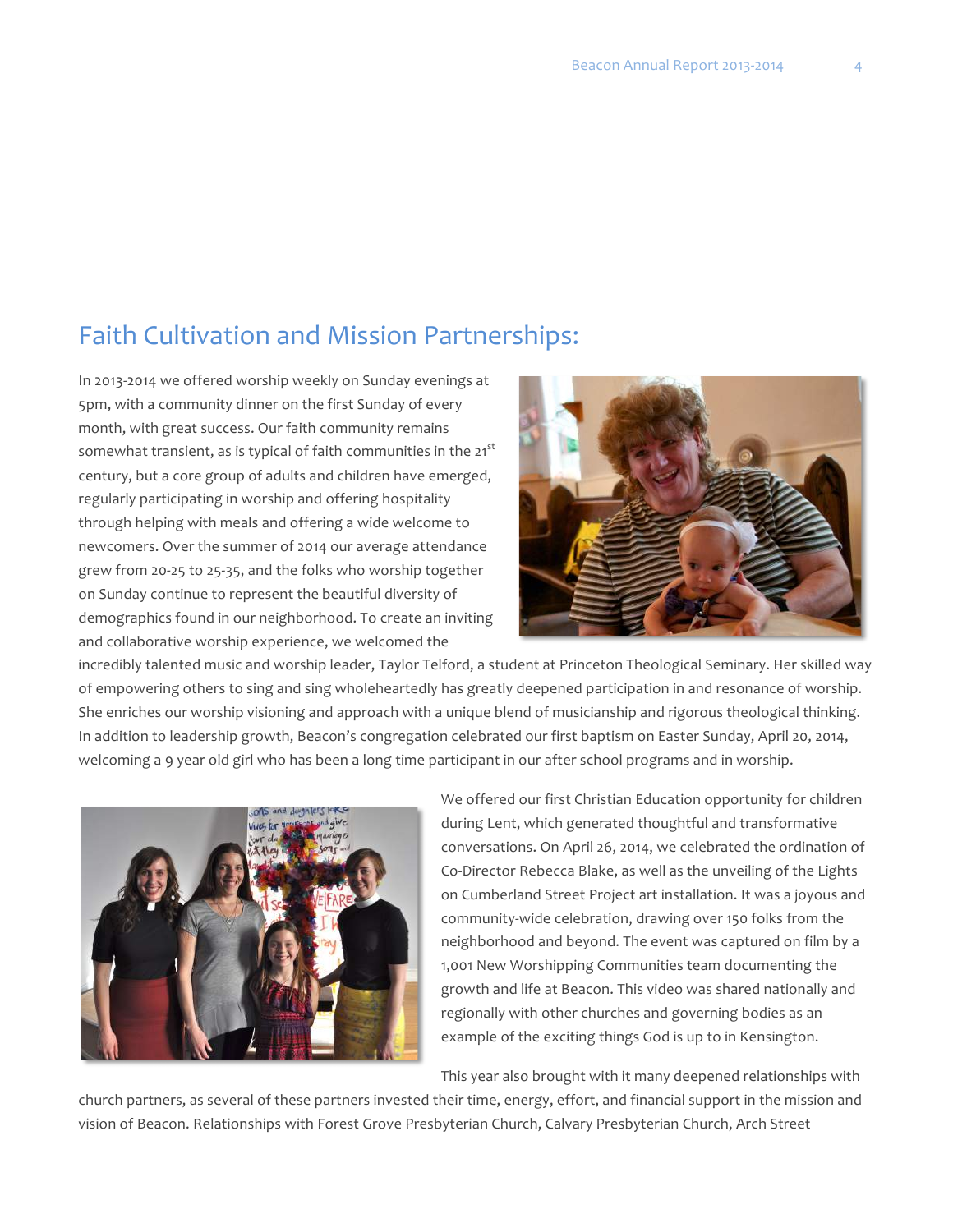Presbyterian Church, Wayne Presbyterian Church, and Grace Presbyterian Church in Jenkintown, have yielded prayer support, a cadre of dedicated volunteers, financial support and in-kind donations, as well as improved building conditions as groups of volunteers have worked hard to paint, repair, and beautify our 144 year old building and grounds. We also began a collaboration with the organization Partners for Sacred Places, as a member of their Strategic Investment in Sacred Places (SISP) program. This is an exciting development as we continue to build relationships across the city, particularly with artists, via our connections to Partners for Sacred Spaces.





With support from the Synod of the Trinity, and the Eugene C. Bay Fund, we launched a pilot program called The Mission Lab, which offers faith communities, non-profits, groups, and committees day retreats that function as a creative catalyst for organizations discerning next programmatic, mission, and vision steps. Retreats are crafted and tailored to specific needs within the visiting group, and include context immersion practices, framed visioning conversations, brainstorming, and experimenting with new ideas, as well as Co-Director Rebecca's extensive experience blending visual arts, discernment, and community-building. Retreats may include service opportunities and other practices to aid in the efforts of community building and discernment if that is requested.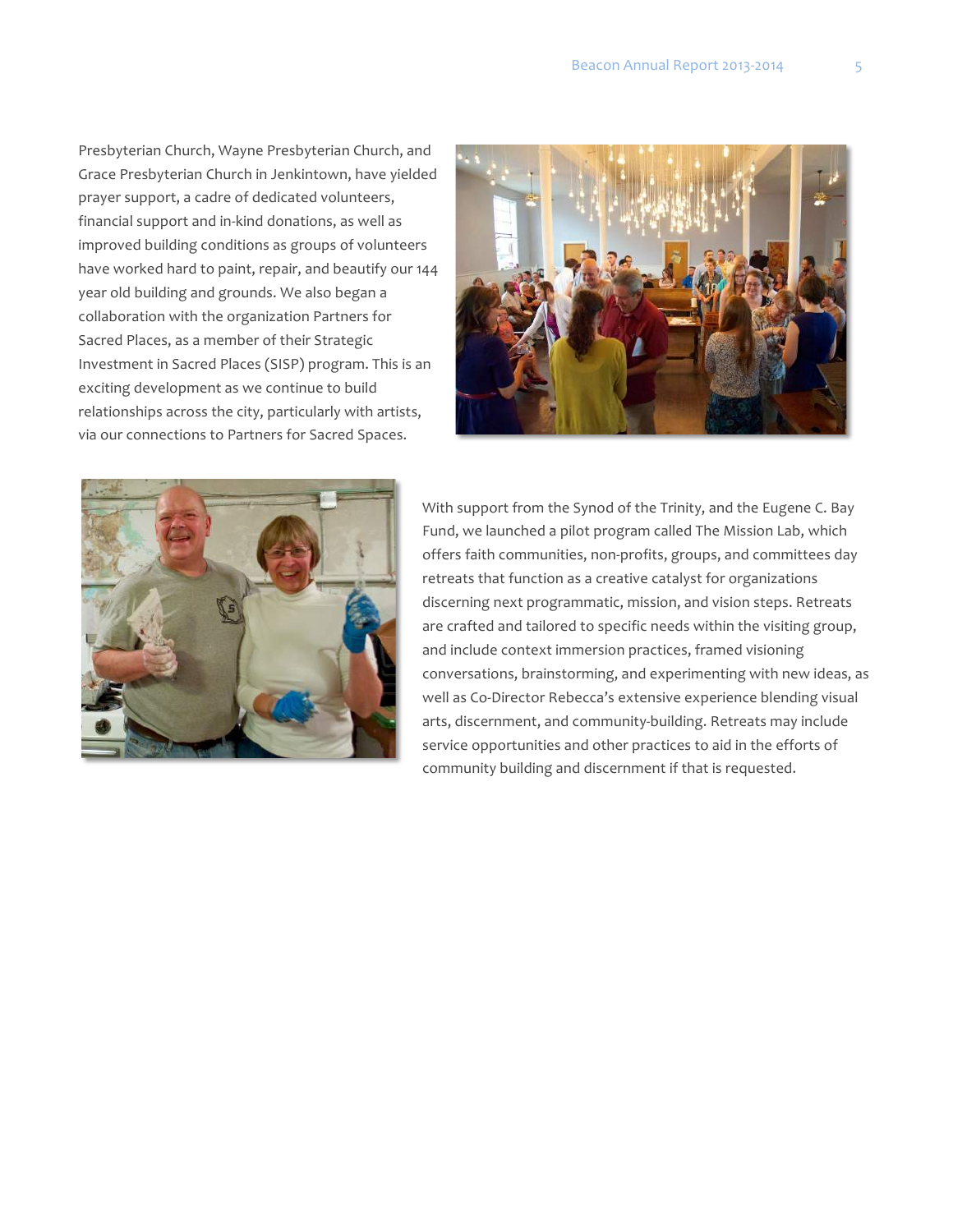### Community Cultivation, Art, and Literacy:

The fall of 2013 brought with it a pilot collaboration with Blackboard Labs, a non-profit that utilizes hip-hop and creative writing to strengthen community and improve academic performance. Geared specifically to the youth that were aging out of our art and literacy programs, this program fostered deep conversations, creative writing, and community growth among participants. With our continued commitment to adapt to the needs of our context, the focus of the program shifted from music and hip-hop writing to encompass a radiostyle recording process where youth wrote creative stories and recorded them, complete with sound effects and music. The



participants' work was creative and life-giving. After evaluating attendance trends and other neighborhood offerings, we decided to transition this program to a more free form drop-in style studio targeting the same age group (11+). We launched the Drop In Studio on Mondays in September, offering homework help, snacks, art projects, and our continued commitment to high volunteer to participant ratio to facilitate deep relationships with caring, invested adults.



The Story Studio after school program grew in depth and breadth of curriculum over the course of 2013-2014. Our weekly format consists of Co-Director Karen Rohrer teaching a short lesson, followed by all 10-13 students writing in their own writing stations throughout the room, assisted and guided by a team of creative, loving adult volunteers. In the past year we introduced the "Story Board," a mad-libs style random writing prompt generator using flashcards and participation from attendees. The results were creative, thoughtful, and hilarious, and garnered both laughter and engaging questions from listeners.

During our time with children ages 5-12, we noticed an increased facility with language as well as what is a still growing interest in writing and self-expression, both during our program, and in school (as per parental reports). Participants are then given the chance to share their stories with the group, and often do so with great enthusiasm and pride in their work.

Our afterschool art studio maintained the growth it experienced in 2012-2013, hosting between 15-25 children on any given Wednesday. Curriculum is developed and taught by our Co-Director, Rebecca Blake, who weaves her art education and pastoral skills to both build art skill development in participants and facilitate a group dynamic that fosters wholeness and healthy relationships. In the past year,

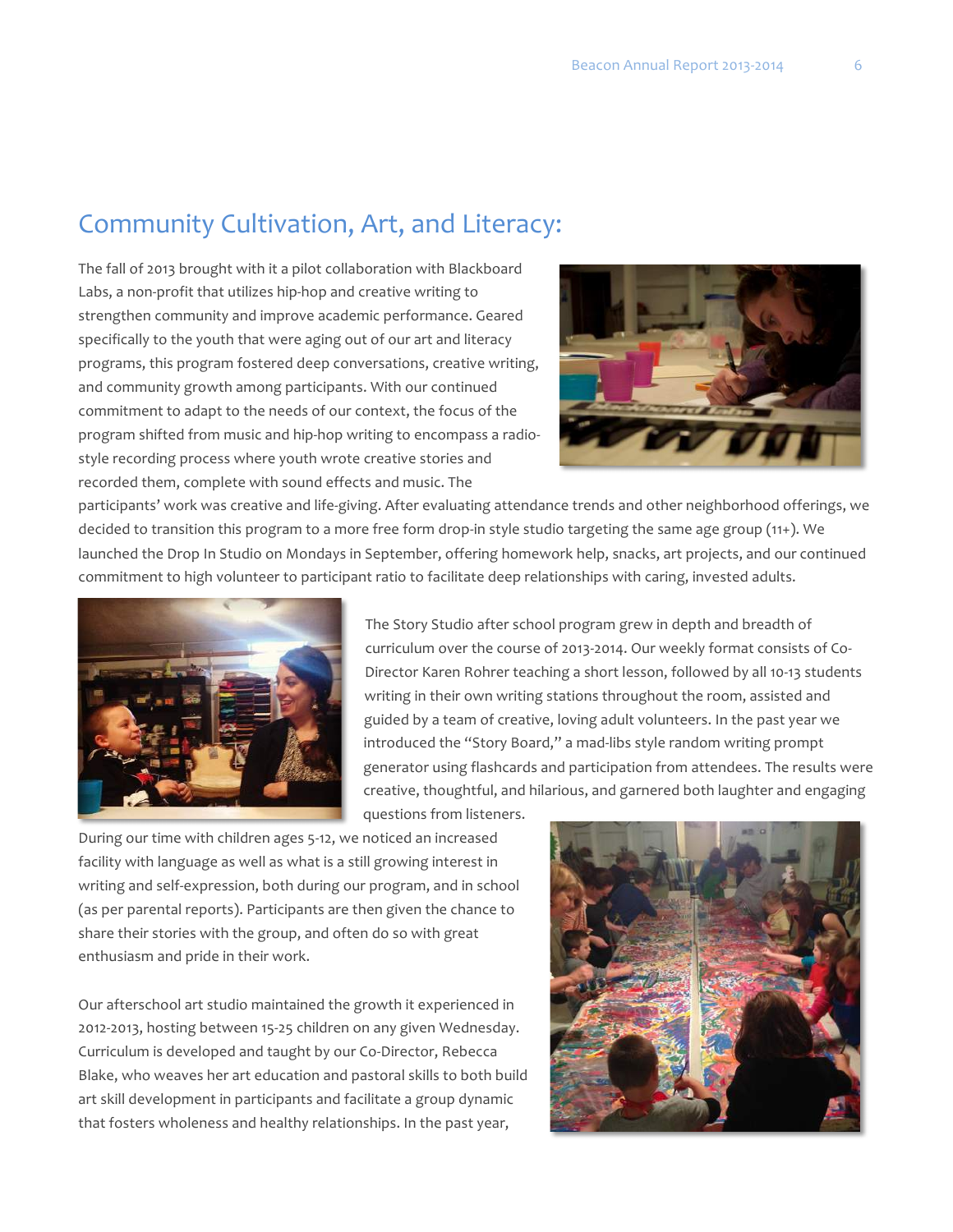

Rebecca created more diversity within the curriculum, including art history inspired projects as well as projects that encouraged writing and art-making.

Our volunteer base for all of our programs remains strong, consisting of church partners, neighbors, high school and college students, and regular worship attendees who join us on a regular basis to provide a safe, loving, and attentive environment for children who so desperately need the care and investment of their community. We deepened and formalized a partnership

with Eastern University as a service learning site as we welcomed students to Beacon to volunteer in our programs and provide organizational support.

We brokered partnerships with the Pennsylvania Academy for Fine Arts (PAFA), the Mural Arts Program, and Blackboard Labs, and offered special events and programs to our community that drew on the gifts and strengths of each organization. The outcomes not only included enriched art-making and creative writing, but also a sense of city-wide collaboration and participation.

We took a break from our Wednesday evening art studio program in the summer of 2014 to analyze and assess the strengths and benefits of the program. As we continued to be in conversation with those around us, we piloted a family movie



night, and began to plan regular biweekly community events for the fall of 2014. These events are designed to widen our welcome to our neighbors, and include offerings like family volunteer nights where families of all ages can have a hand in making our building and yard more functional and beautiful and Ask A Pastor events where Karen and Rebecca will be on hand to answer all kinds of curious and engaging questions—sometimes even over s'mores and fire pits in the front yard.



We look forward to continuing to adapt and improve week night community programs in whatever way they takes shape.

In the summer of 2014 we adapted our summer program to be a twice weekly Open Yard program, where children and adults of all ages were invited to gather in the front yard for opportunities for play, conversation, community building, raised bed vegetable gardening, and healthy snacks. This program included a collaboration with Broad Street Ministry's Youth Initiative program, which brought anywhere from 8-10 volunteers 3 times a week to work on the building and yard, and facilitate games and conversations with Open Yard participants. Open Yard hours were a huge success in bringing in new folks and generating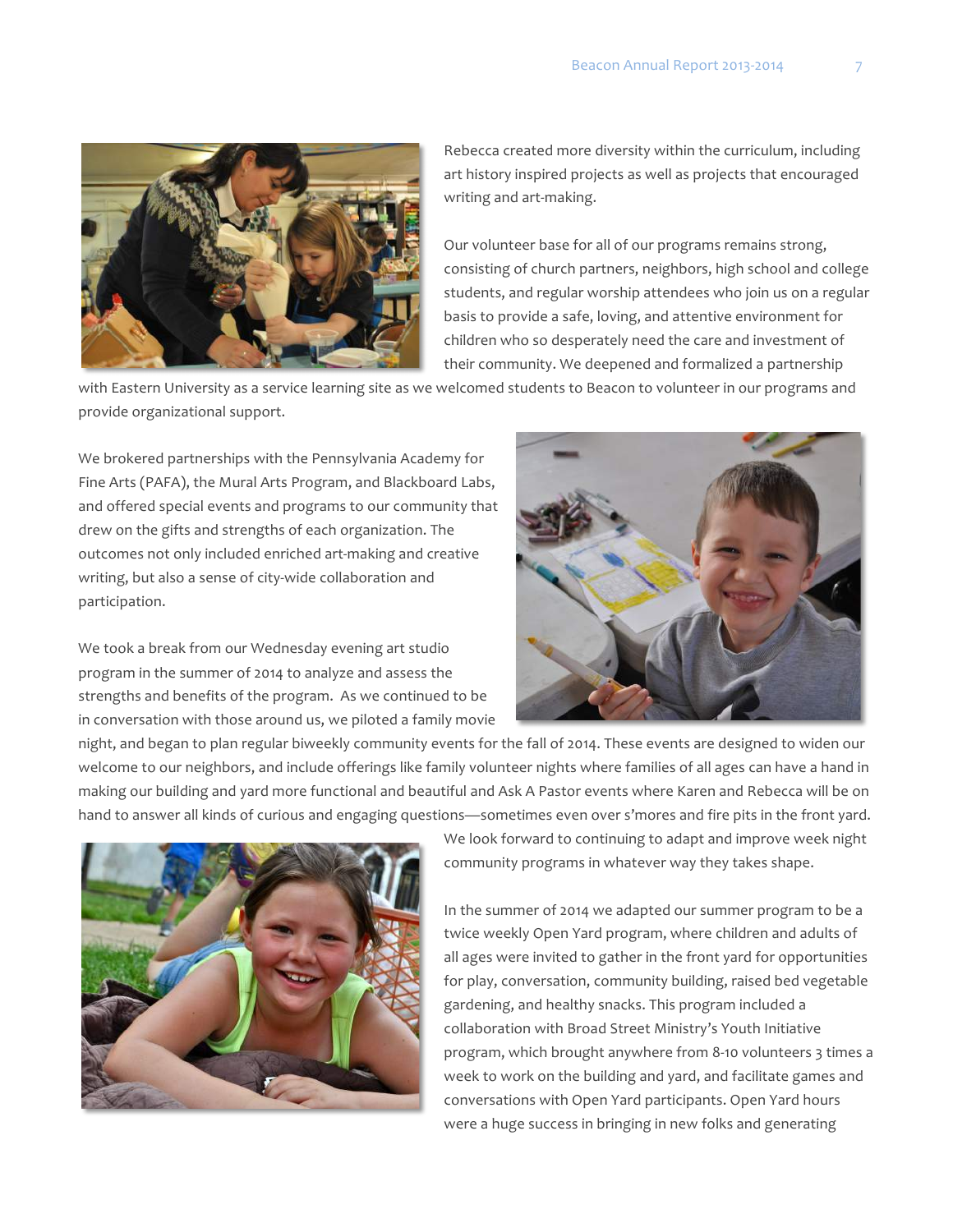energy for safe and creative free play. That success led to deepened relationships with new students, as well as many parents whose children have been longstanding program participants.

All of our programs are free and open to all, as we are aware that charging even a nominal fee could trigger shame and prevent very vulnerable individuals from experiencing and benefitting from voice-cultivation, creative expression, and time spent in a safe space with invested adults. Through our work with participants in the after school studios, as well as recruiting both volunteers for our after school programs and participants for the adult open studio, we have seen our mission fulfilled in neighbors from a variety of backgrounds. They have opened themselves up to knowing and being known by each other, and in that community building, begun realizing their own creative voices, inherent worth, and collaborative gifts.

### **Community Celebrations:**

Beacon celebrated many triumphs large and small over the course of 2013-2014. We continued to craft and grow our annual Gingerbread House studio, drawing over 35 participants, including regular program attendees as well as folks who were new to Beacon. We began and completed the Lights on Cumberland Street Project art installation, which now shines brightly out our windows and onto the surrounding streets. Completed, it houses 200 light bulbs hanging from the ceiling at different heights, illuminating the space with soft, warm light. The light bulbs themselves are industrial looking, a nod to our shared history of a neighborhood of industry and factories, and they honor and commemorate those who have been lights in the Beacon community, the Kensington neighborhood, and beyond. The project was successfully crowd-funded by just under 100 donors, friends of Beacon both near and far. We enlisted the expertise of local lighting designer Joshua Schulman to oversee the installation, and celebrated their unveiling as a part of an event called Beacon Empowered: A Celebration of Community Creativity. The event encompassed Co-Director Rebecca's ordination as a teaching elder in the PCUSA, the unveiling and commissioning of the installation, and a celebration of all those who call Beacon home.

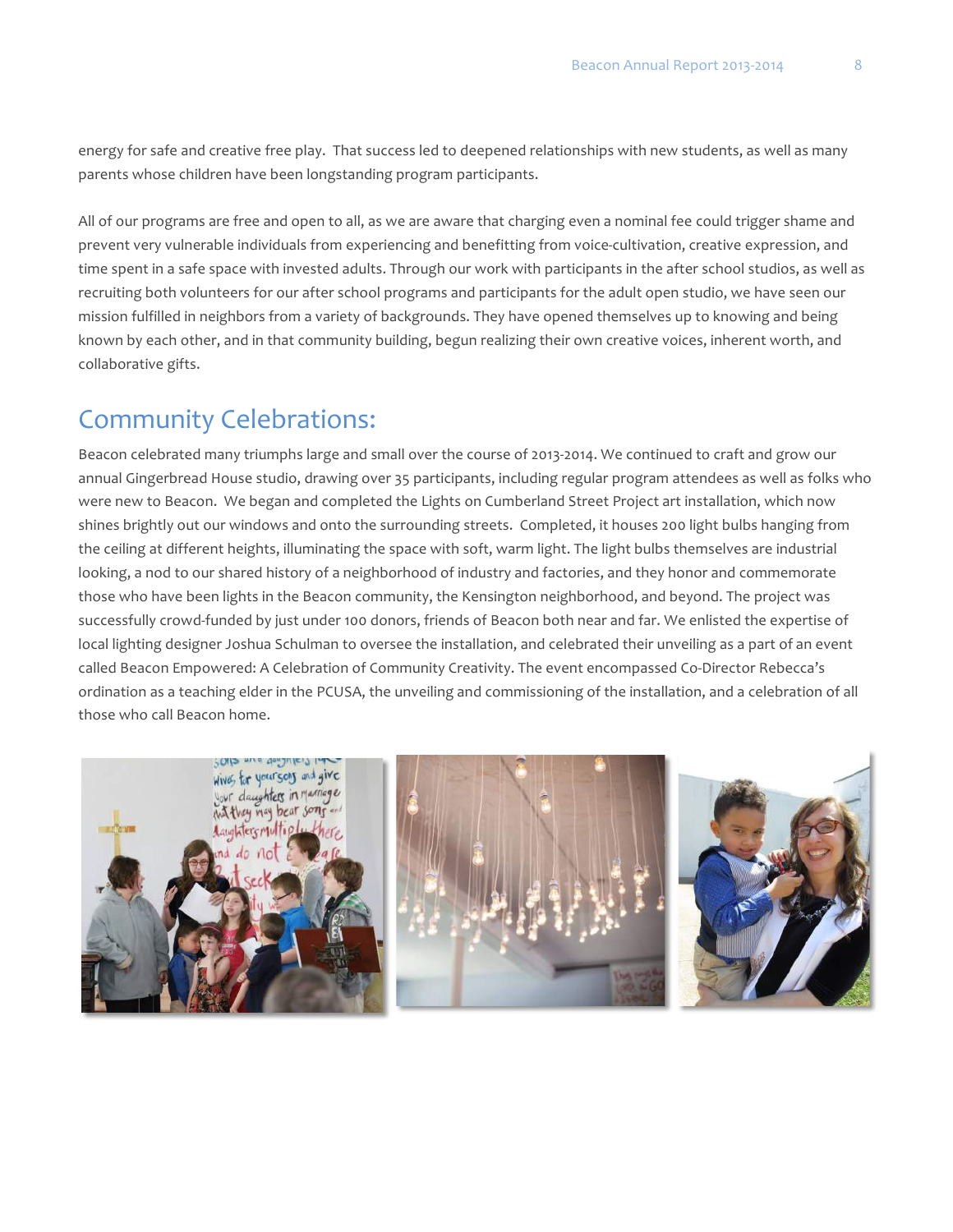# Budget: Income & Expenses 2013-2014:

*Beacon's fiscal year runs October to October, so the below information offers a picture of the budget for the 12 months in question.*



# **Total Income: \$134,156**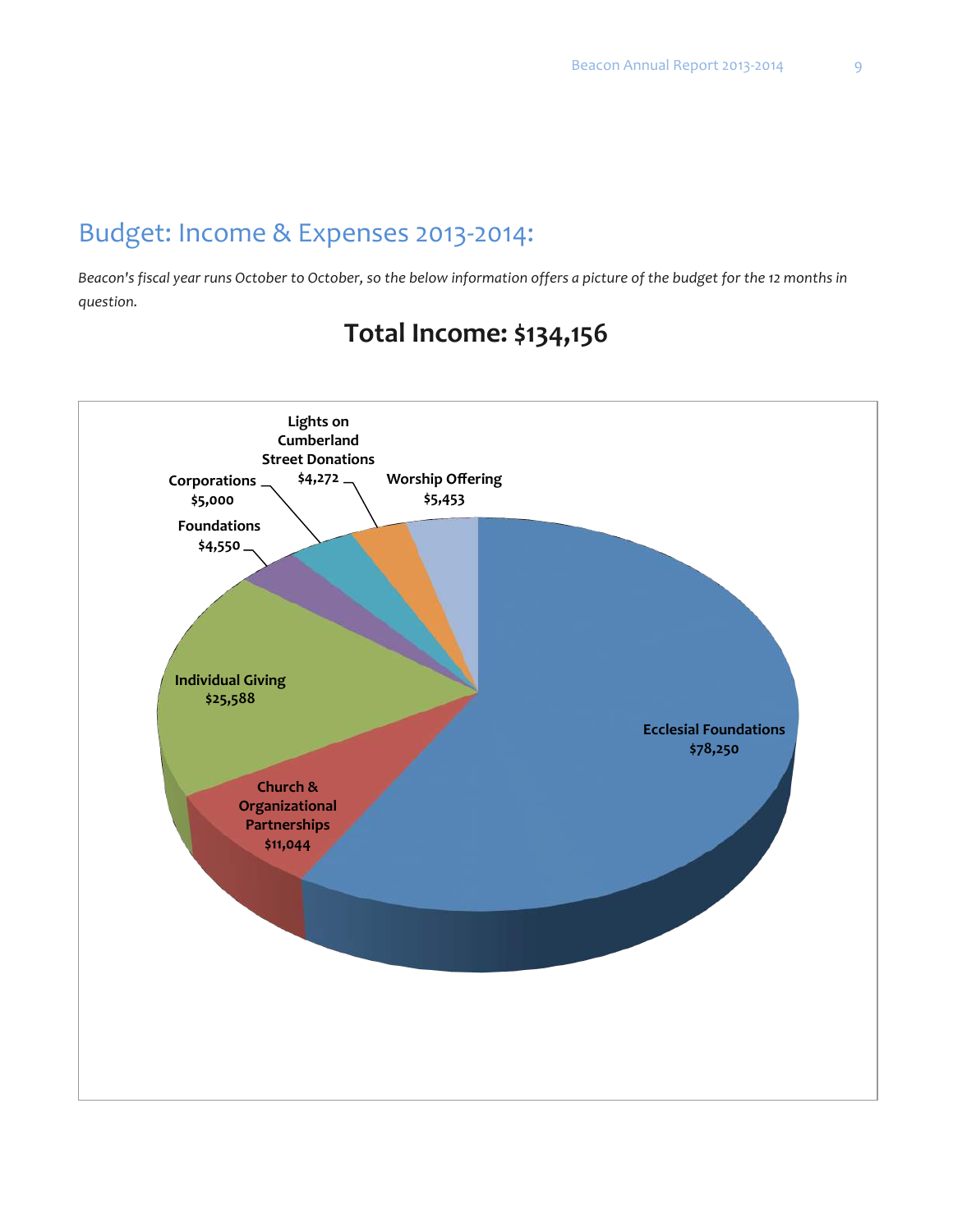# Major Funding Partners:

### **Ecclesial Foundation Partners:**

- Covenant Fund
- 1,001 New Worshipping Communities
- General Assembly of the PCUSA
- Synod of the Trinity
- Presbytery of Philadelphia

#### **Foundation Partners:**

- The Connelly Foundation
- Eugene C. Bay Fund
- Union Benevolence Association

### **Corporations:**

• The Penn Treaty Special Services District

### **Church and Organizational Partners:**

- Grace Presbyterian Church in Jenkintown
- Forest Grove Presbyterian Church
- Arch Street Presbyterian Church
- Wayne Presbyterian Church
- Eastern University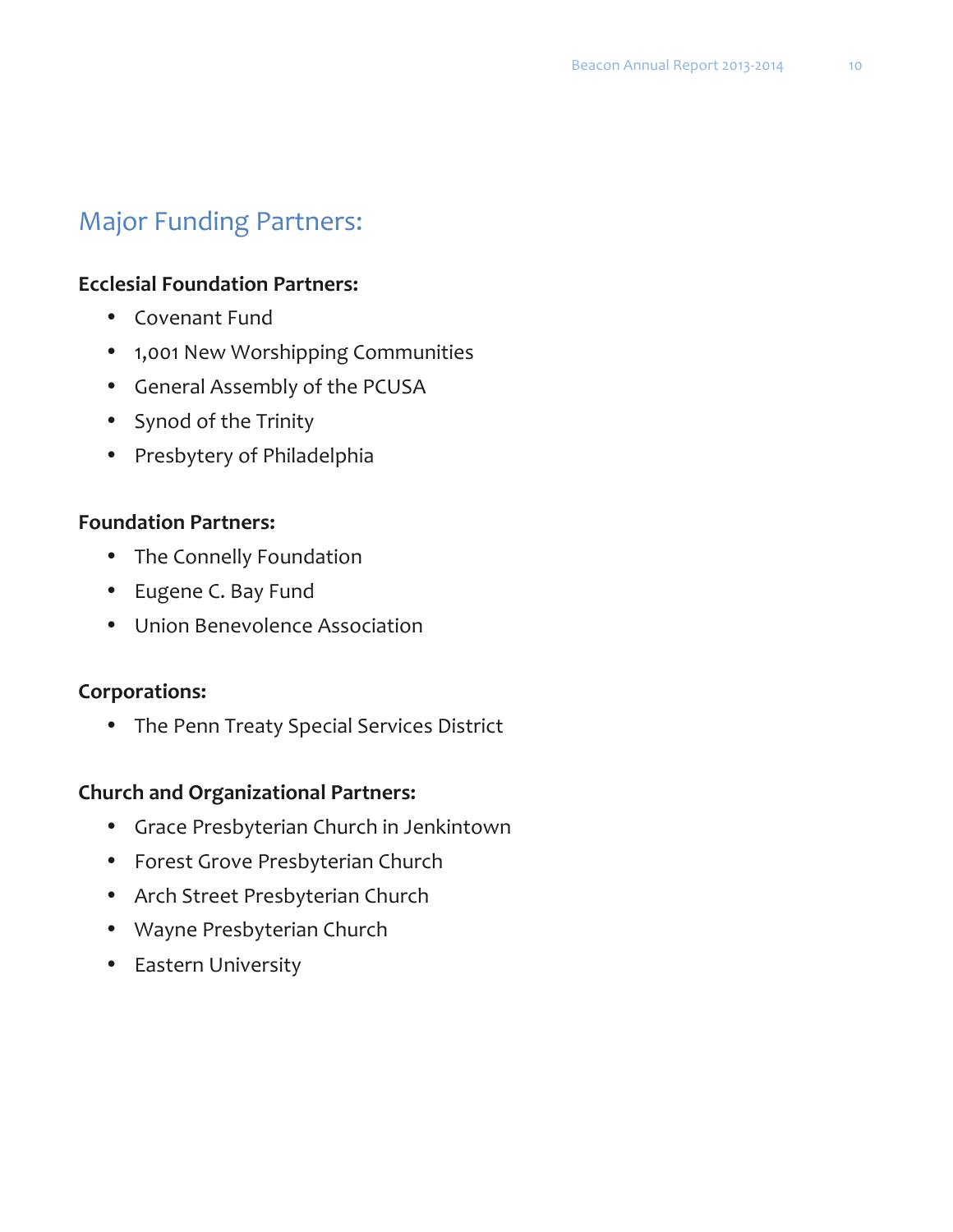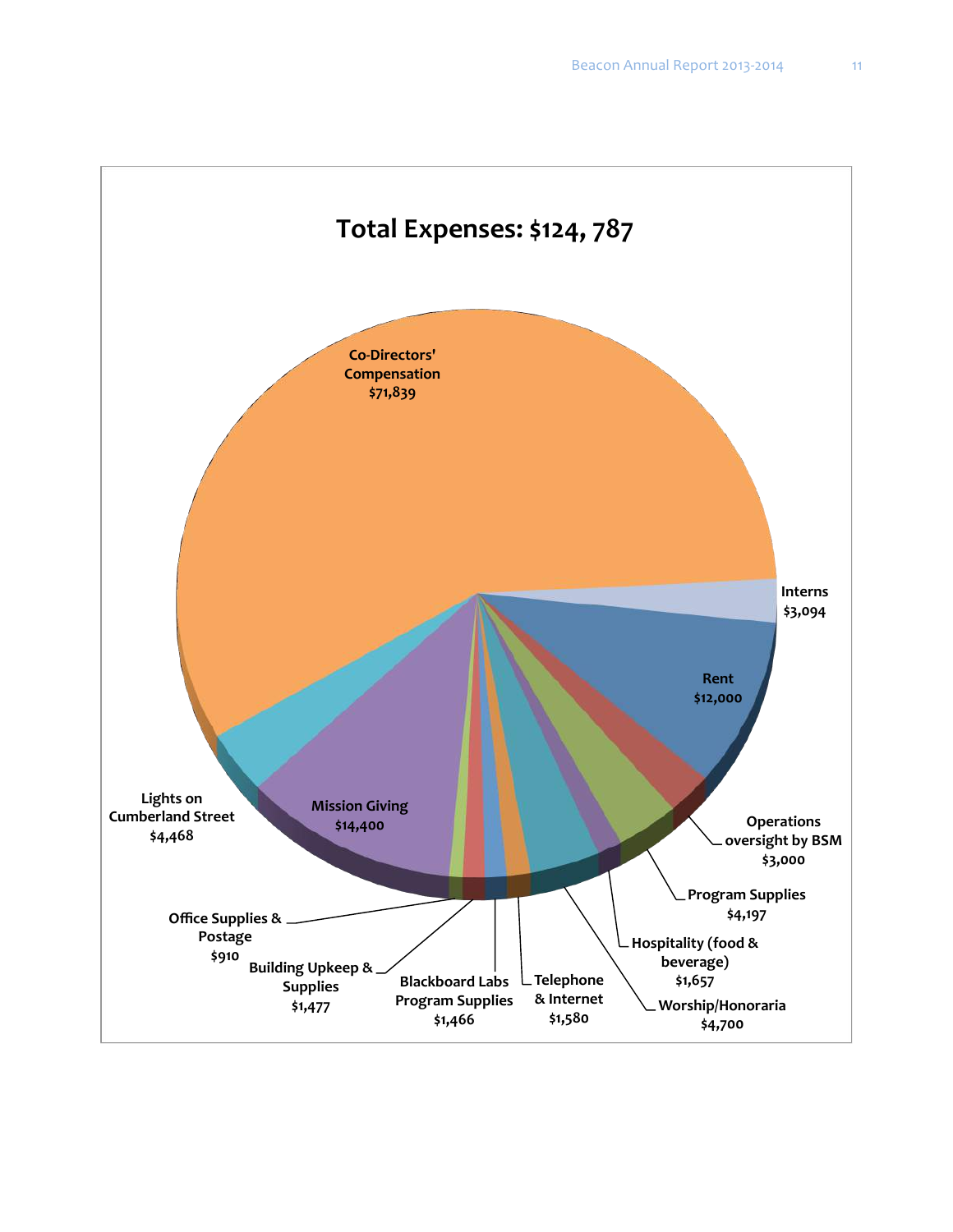### Staffing:

Our 2 part time Co-Directors, Rev. Karen Rohrer and Rebecca Blake, have been hard at work to build a sustainable and impactful staffing structure at Beacon. The paid staff at Beacon this year consisted of 2 Co-Directors (both part time), a shifting Sunday musical team, one 10 hour a week work study student for office administration, two full time summer interns (one from Princeton Theological Seminary, one from 1,001 New Worshipping Communities), and one 10 hour a week intern from Princeton. As we build capacity, we are excited to participate in the training and formation of seminary students for creative and innovative ministry and to foster teaching and nonprofit management skills for a University of the Arts student. We continue to host several dedicated regular volunteers, including retired and active educators, Eastern University students, nonprofit workers, storytellers, artists, and more. Additionally, we look forward to bringing on Beacon's two co-directors in a full time capacity for 2014-2015.

### Looking Ahead:

We continue to conduct informal neighborhood assessments and evaluate our programs to best suit the needs of those living in the neighborhood. We will reconfigure our programming for youth this fall to a program with more space and opportunities for relationship building via conversation, homework help, art and creative writing projects, and more.

We have worked with a landscape architecture and urban design firm, the Locus Partners, to develop a preliminary plan for redeveloping the front yard as a space that more adequately communicates our mission of offering a wide welcome to everyone. The design incorporates spaces for play, contemplation, and an expansion of our current raised bed vegetable garden. We plan to seek out funding sources and begin the work of community conversation around the idea in the spring of 2015.

We have been able to raise sustainable funds to employ both co-directors in a full time capacity for the fiscal year of 2014-2015, and plan to continue to host interns from Princeton Theological Seminary and 1,001 New Worshipping Communities, as well as seek out connections to other seminaries. We are excited about the growing investment in our co-director's work, as well as the leadership and engagement that is bubbling up in the community itself.

We are experiencing a significant amount of growth, and are beginning the process of becoming independent from our current fiscal agent, Broad Street Ministry. Whether this means chartering as a PCUSA church, incorporating as a nonprofit, or some combination of the two, we are excited about our journey toward sustainability and independence.

#### We could not do this work without the support of communities and individuals like you. Join us in the adventure that awaits us in 2014-2015.